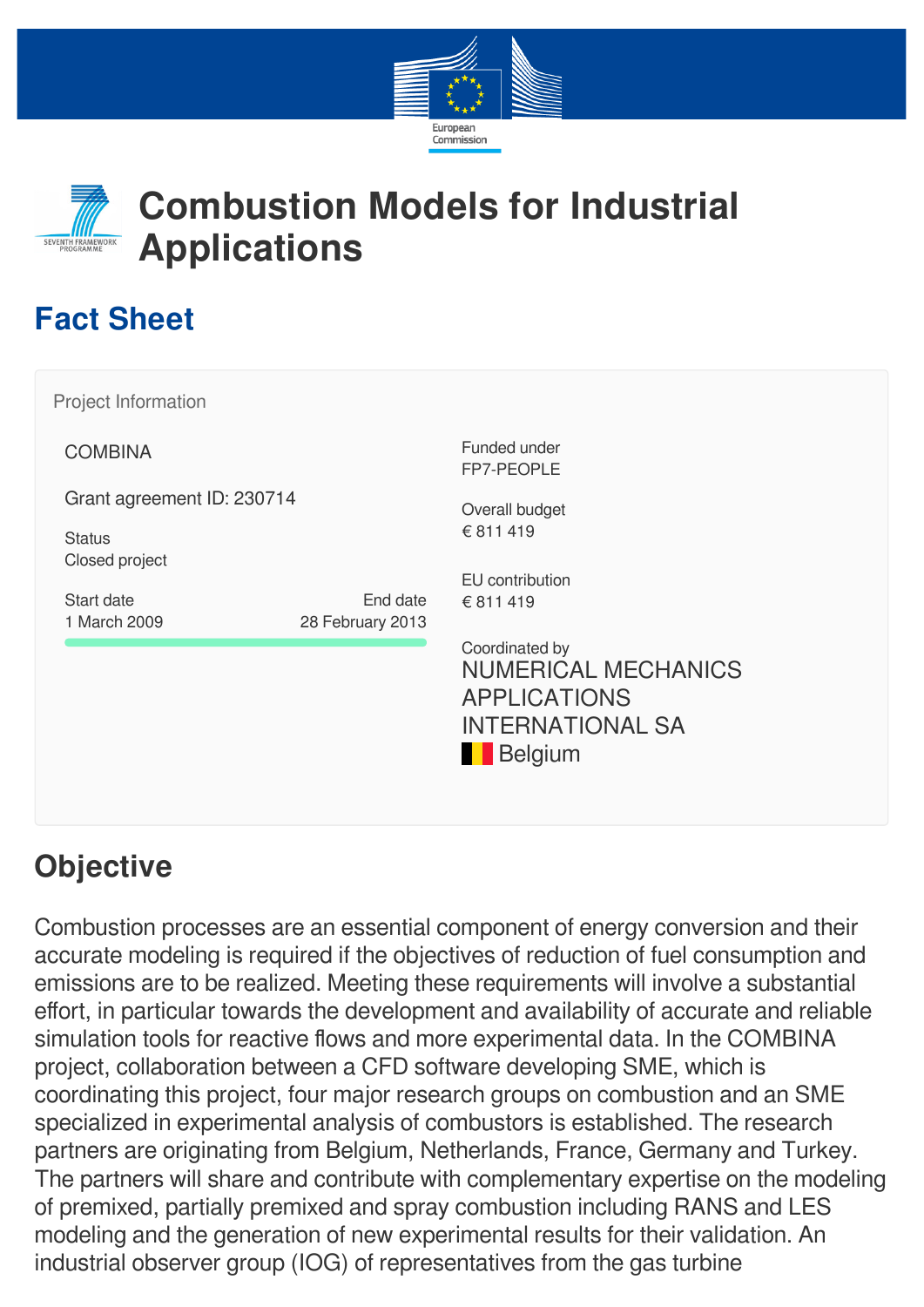manufacturing industry will advice the consortium on longer term industrial objectives and provide additional test cases. The current COMBINA project opens new pathways across the different sectors. The coordinating SME-1 is having the most recent numerical combustion models integrated in its software system towards the demands of end users in the manufacturing industry. SME-2 will benefit from intensive exchanges and transfers on experimental and numerical techniques and tools. The university partners will gain access to industrially relevant testcases from SME-2 and the IOG and to an industrial CFD software environment for testing advanced models on real-life applications that so far have only been applied with academic codes on simplified configurations. Actions towards networking and dissemination will involve training activities, as well as two workshops, on combustion modeling and on experimental techniques for combustors.

## **Field of science**

/natural sciences/computer and information sciences/software

## **Programme(s)**

**Topic(s)**

## **Call for proposal**

FP7-PEOPLE-IAPP-2008

## **Funding Scheme**

MC-IAPP - Industry-Academia Partnerships and Pathways (IAPP)

## **Coordinator**

## **NUMERICAL MECHANICS APPLICATIONS INTERNATIONAL SA**

| <b>Address</b>                          | Activity type                                              | EU contribution |
|-----------------------------------------|------------------------------------------------------------|-----------------|
| <b>Chaussee De La Hulpe 187-</b><br>189 | <b>Private for-profit entities</b><br>(excluding Higher or | € 631 148       |
| <b>1170 Bruxelles</b>                   | <b>Secondary Education</b>                                 |                 |
| Belgium                                 | <b>Establishments)</b>                                     |                 |
| Website $Z$                             | Contact the organisation $\mathbb Z$                       |                 |

Administrative Contact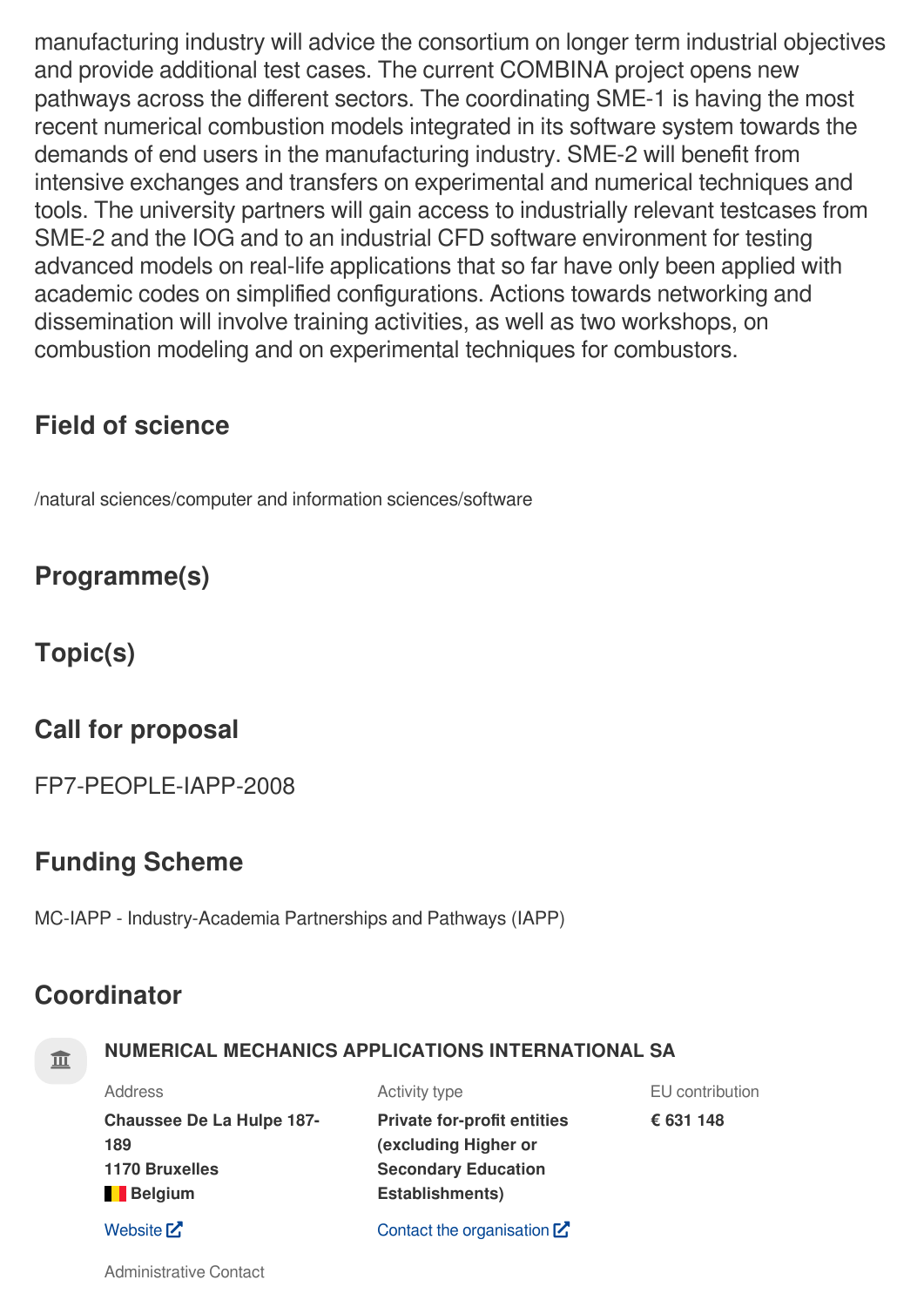## **Participants (6)**

## **PARS MAKINA SANAYI VE TICARET LIMITED SIRKETI**

**C**<sup>t</sup> Turkey

EU contribution

**€ 65 335**

### Address

Activity type

| <b>Planlamacilar Sitesi 160</b> |
|---------------------------------|
| <b>Sokak No 3 Beysukent</b>     |
| Cankava                         |
| 06530 Ankara                    |

**Private for-profit entities (excluding Higher or Secondary Education Establishments)**

### Contact the [organisation](https://ec.europa.eu/info/funding-tenders/opportunities/portal/screen/contact-form/PROJECT/999552215/230714)  $Z$

Administrative Contact

**Ibrahim Sinan Akmandor (Prof.)**

## **TECHNISCHE UNIVERSITEIT EINDHOVEN**

Netherlands EU contribution

**€ 9 031**

Address

**Groene Loper 3 5612 AE Eindhoven** Activity type

**Higher or Secondary Education Establishments**

[Website](http://www.tue.nl/en)  $\mathbf{Z}$  Contact the [organisation](https://ec.europa.eu/info/funding-tenders/opportunities/portal/screen/contact-form/PROJECT/999977269/230714)  $\mathbf{Z}$ 

Administrative Contact

**Alfons (A.W.J.) Bruekers (Dr.)**

## **INSTITUT NATIONAL DES SCIENCES APPLIQUEES DE ROUEN**

#### **F**France

EU contribution

### **€ 32 359**

#### Address

Activity type

**Avenue De L'université 76 801 Saint Etienne Du Rouvray**

**Higher or Secondary Education Establishments**

[Website](http://www.insa-rouen.fr/)  $\mathbb{Z}$  Contact the [organisation](https://ec.europa.eu/info/funding-tenders/opportunities/portal/screen/contact-form/PROJECT/999465788/230714)  $\mathbb{Z}$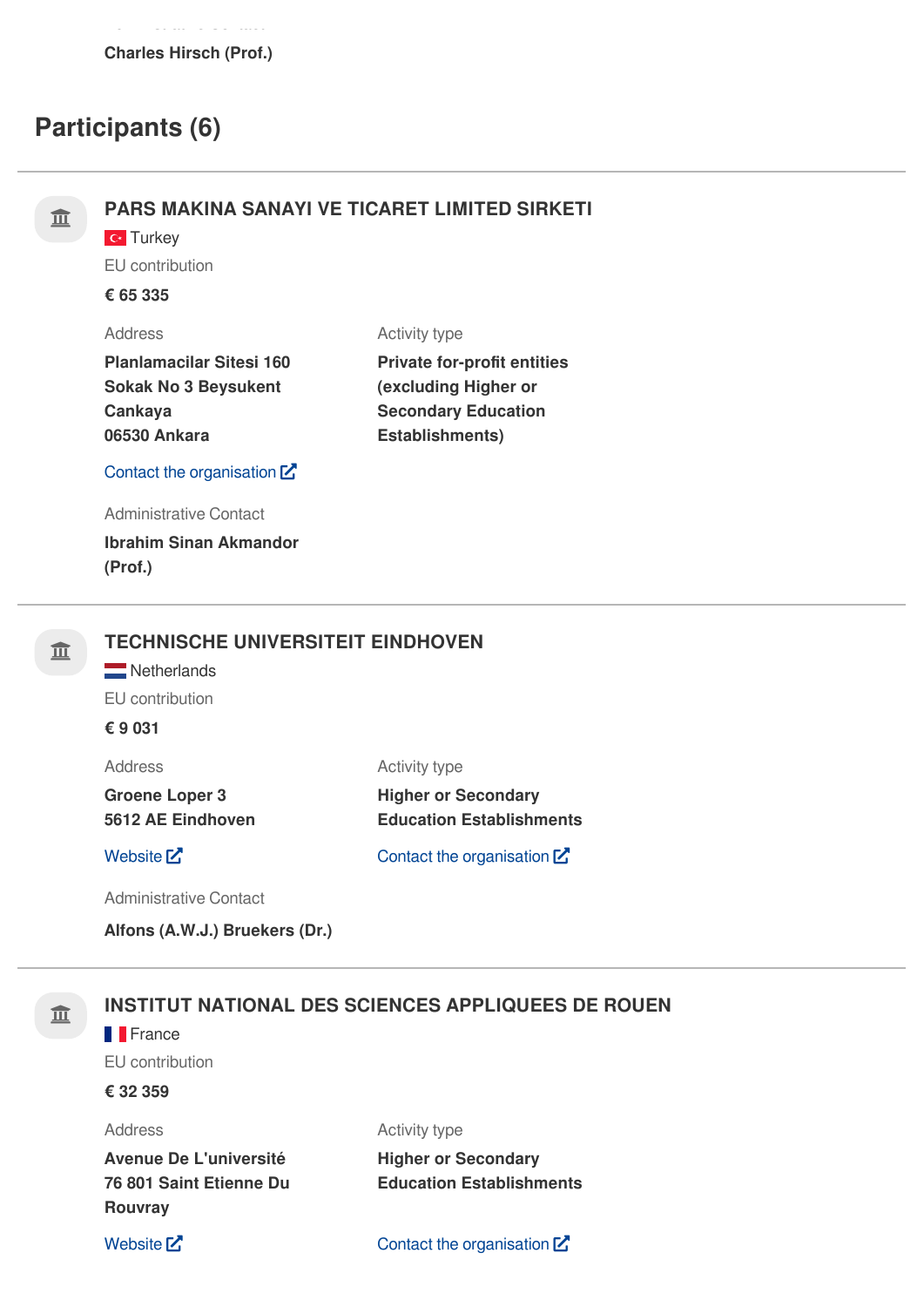| 皿 | <b>TECHNISCHE UNIVERSITAT DARMSTADT</b><br>Germany<br>EU contribution<br>€ 47 080 |                                                               |  |  |
|---|-----------------------------------------------------------------------------------|---------------------------------------------------------------|--|--|
|   | Address                                                                           | <b>Activity type</b>                                          |  |  |
|   | <b>Karolinenplatz 5</b><br>64289 Darmstadt                                        | <b>Higher or Secondary</b><br><b>Education Establishments</b> |  |  |
|   | Website $Z$                                                                       | Contact the organisation $\mathbb Z$                          |  |  |
|   | <b>Administrative Contact</b>                                                     |                                                               |  |  |
|   | Johannes Janicka (Prof.)                                                          |                                                               |  |  |
| 皿 | <b>MIDDLE EAST TECHNICAL UNIVERSITY</b><br>$\mathbf{C}$ Turkey<br>EU contribution |                                                               |  |  |

#### **€ 18 527**

| Address              |
|----------------------|
| Dumlupinar Bulvari 1 |
| 06800 Ankara         |

### [Website](http://www.metu.edu.tr/)  $\mathbb{Z}$  Contact the [organisation](https://ec.europa.eu/info/funding-tenders/opportunities/portal/screen/contact-form/PROJECT/999643492/230714)  $\mathbb{Z}$

Administrative Contact

**Oguz Uzol (Prof.)**

### 血

### **UNIVERSITEIT TWENTE**

**Netherlands** 

EU contribution

**€ 7 939**

#### Address

**Drienerlolaan 5 7522 NB Enschede**

Administrative Contact

**Benno Pals (Mr.)**

Activity type

Activity type

**Higher or Secondary**

**Education Establishments**

**Higher or Secondary Education Establishments**

[Website](http://www.utwente.nl/)  $\mathbb{Z}$  Contact the [organisation](https://ec.europa.eu/info/funding-tenders/opportunities/portal/screen/contact-form/PROJECT/999900833/230714)  $\mathbb{Z}$